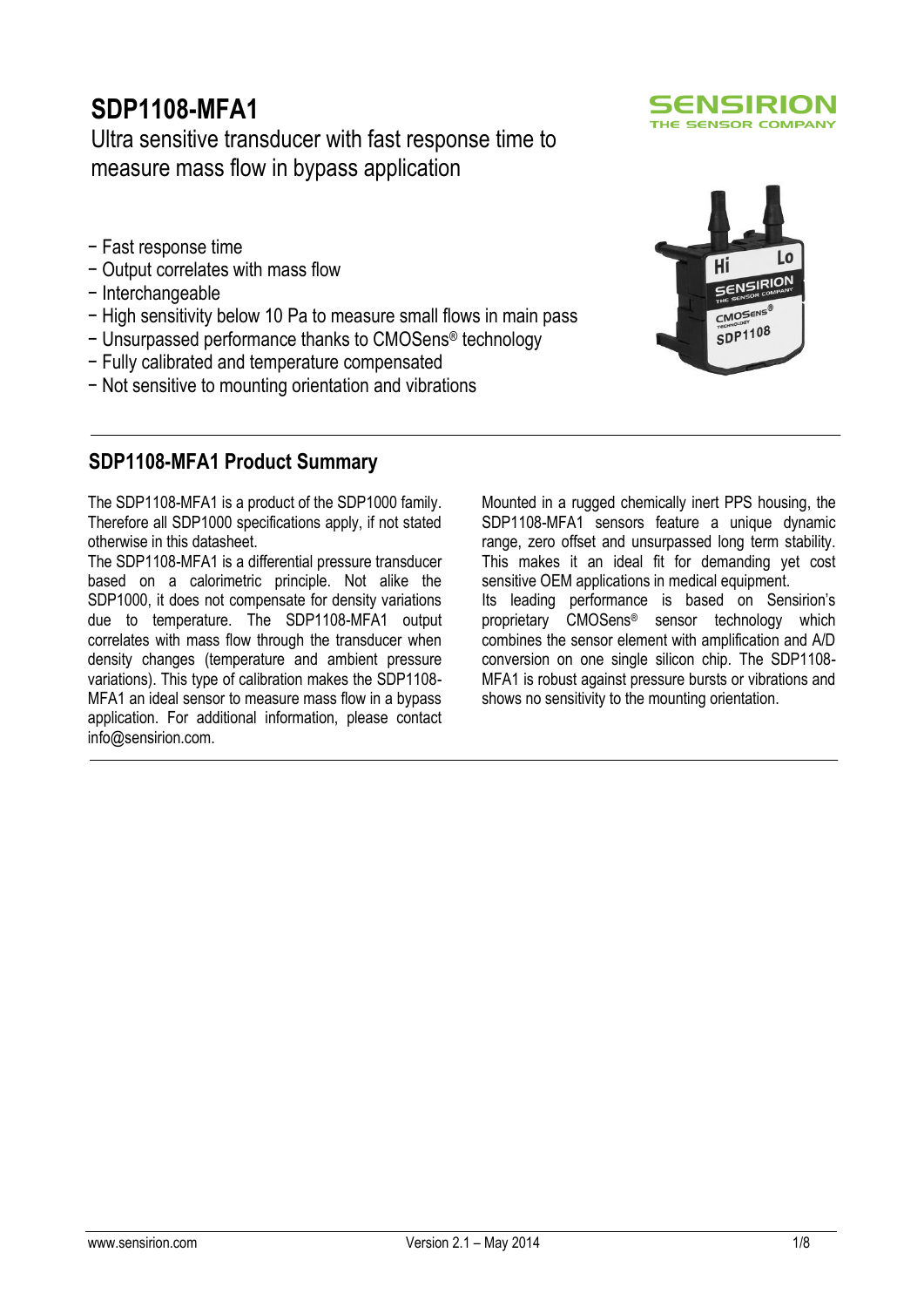## **1 Specifications**

Table 1: Sensor specifications<sup>(1)</sup>

| <b>Parameter</b>                       |                                                                    |                | <b>SDP1108-MFA1</b> |            |                                 |  |
|----------------------------------------|--------------------------------------------------------------------|----------------|---------------------|------------|---------------------------------|--|
|                                        | Min                                                                | <b>Typ</b>     | <b>Max</b>          | Unit       |                                 |  |
|                                        |                                                                    | $-500$         |                     | 500        | Pa                              |  |
| Measurement range <sup>(2)</sup>       |                                                                    | $-110 + 20$    |                     | $110 + 20$ | mln / $min^{(6)}$               |  |
|                                        |                                                                    | 0.36           |                     | 3.84       | Volts                           |  |
|                                        |                                                                    | 2.05           | 2.1                 | 2.15       | Volts                           |  |
| Null offset                            |                                                                    | $-0.3$         | $\mathbf{0}$        | $+0.3$     | mln / min $(6)$                 |  |
|                                        |                                                                    | $-0.7$         | $\mathbf 0$         | $+0.7$     | Pa                              |  |
|                                        | 15 to 500 Pa:                                                      |                |                     | $\pm 3.5$  | % Measured Value <sup>(4)</sup> |  |
| Accuracy <sup>(3)</sup>                | 0 to 15 Pa:                                                        |                |                     | $+1.0$     | % Full Scale <sup>(4)</sup>     |  |
|                                        | -500 to 0 Pa:                                                      |                |                     | $+4.0$     | % Full Scale <sup>(4)</sup>     |  |
|                                        |                                                                    | $-0.015$       |                     | $+0.015$   | Volts                           |  |
|                                        | Null shift <sup>(7)</sup> due to temperature variation [5 to 55°C] | $-0.1$         |                     | $+0.1$     | mln / min $(6)$                 |  |
|                                        |                                                                    | $-0.2$         |                     | $+0.2$     | Pa                              |  |
| Temperature error of span [5 to 23°C]  |                                                                    |                | ±0.2                | ±0.4       | % Measured Value/°C(4;8)        |  |
| Temperature error of span [23 to 55°C] |                                                                    |                | ±0.1                | ±0.2       | % Measured Value/°C(4;8)        |  |
|                                        | 81 to 500 Pa:                                                      |                |                     | ±0.5       | % Measured Value <sup>(4)</sup> |  |
| Repeatability                          | -80 to 80 Pa:                                                      |                |                     | ±0.3       | % Full Scale <sup>(4)</sup>     |  |
|                                        | -500 to -81 Pa:                                                    |                |                     | ±0.5       | % Measured Value <sup>(4)</sup> |  |
|                                        |                                                                    | $-0.3$         | 0                   | $+0.3$     | Pa / year                       |  |
| Null drift per year                    |                                                                    | $-0.13$        | $\Omega$            | $+0.13$    | mln / min $(6)$                 |  |
|                                        |                                                                    | 0.08           | 0.1                 | 0.2        | Pa                              |  |
|                                        | $\pm$ [0 to 150 Pa]:                                               | 0.04           | 0.05                | 0.1        | mln / min(6)                    |  |
|                                        |                                                                    | 0.2            | 0.5                 | 1.5        | Pa                              |  |
| Resolution                             | $\pm$ [151 to 350 Pa]:                                             | 0.1            | 0.17                | 0.35       | mln / $min^{(6)}$               |  |
|                                        | $\pm$ [351 to 500 Pa]:                                             | 1.5            | 2.2                 | 3          | Pa                              |  |
|                                        |                                                                    | 0.3            | 0.4                 | 0.6        | mln / min $(6)$                 |  |
| Response time(5)                       | 6.6                                                                | 8.0            | 10.1                | ms         |                                 |  |
| Cut off frequency                      | 17                                                                 | 20             | 24                  | Hz         |                                 |  |
| Number of capillaries                  |                                                                    | $\overline{2}$ |                     |            |                                 |  |

(1) Calibration conditions apply unless otherwise noted:  $23^{\circ}$ C and  $p_{absolute}$  = 966 mbar, dry air, V<sub>DD</sub> = 5.0 V

(2) See figure 1

(3) Include deviations due to linearity, hysteresis, repeatability.

(4) Specified in mVolts:

% measured value =(SDP1108-MFA1 voltage output -2.1) / (SDP1108-MFA1 typical voltage output from Figure1 –2.1)

1 % full scale = 1% \* 3.84 Volts = 0.0384 Volts

 $(5)$  Tau= 0 to 63%, filter response time = 8ms, CMOSens® chip update rate = 2ms

(6) mln / min = norm milliliter per minute = 1 ml @ 0°C and 1013mBar (32°F and 14.69 Psi); flow specifications are for reference only (7) Null shift due to temperature variations is additional to null offset

(8) For example: At 33°C, you need to add  $0.2\%$ \*(33°-23°)= 2% measured value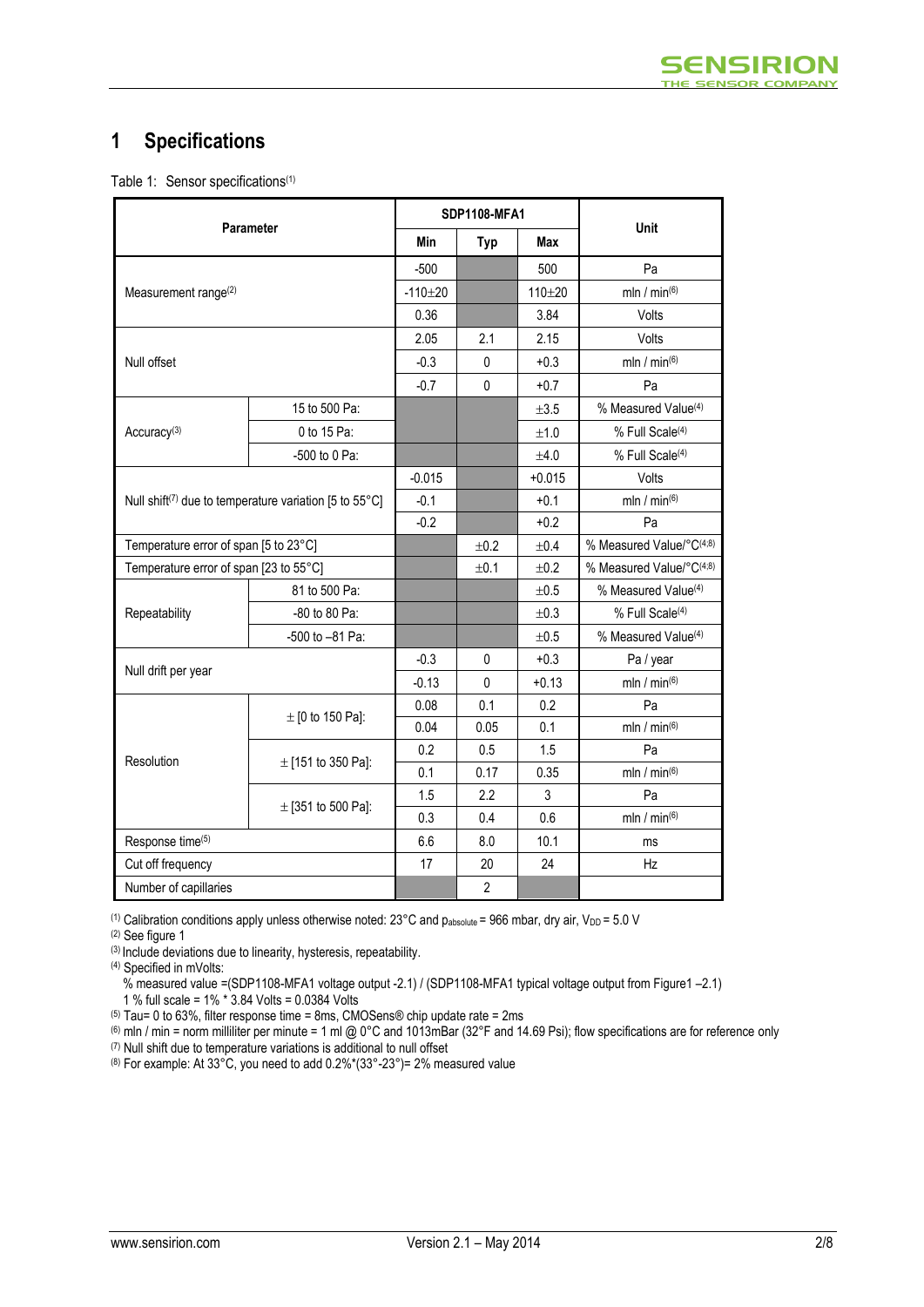





| IDP.<br>[Pa] | <b>Output [Volts]</b> | <b>DP</b><br>[Pa] | [Volts]<br>Output | [Pa]   | <b>Output [Volts]</b> | DP.<br>[Pa]     | <b>Volts]</b><br>Output [ | [Pa]<br><b>DP</b> | <b>Volts]</b><br>Output | <mark>.op</mark><br>[Pa] | <b>Output [Volts]</b> |
|--------------|-----------------------|-------------------|-------------------|--------|-----------------------|-----------------|---------------------------|-------------------|-------------------------|--------------------------|-----------------------|
|              |                       | $-310$            | 0.519             | $-110$ | 0.935                 | $\Omega$        | 2.100                     | 110               | 3.265                   | 310                      | 3.681                 |
| $-500$       | 0.361                 | $-300$            | 0.531             | $-100$ | 0.972                 |                 | 2.177                     | 120               | 3.300                   | 320                      | 3.693                 |
| $-490$       | 0.367                 | $-290$            | 0.544             | $-90$  | 1.013                 | $\overline{2}$  | 2.254                     | 130 <sub>2</sub>  | 3.332                   | 330                      | 3.705                 |
| $-480$       | 0.372                 | $-280$            | 0.558             | $-80$  | 1.057                 | 3               | 2.331                     | 140               | 3.362                   | 340                      | 3.716                 |
| $-470$       | 0.378                 | $-270$            | 0.572             | $-70$  | 1.106                 | 4               | 2.382                     | 150               | 3.390                   | 350                      | 3.726                 |
| $-460$       | 0.384                 | $-260$            | 0.587             | $-60$  | 1.161                 | $5\phantom{.0}$ | 2.419                     | 160               | 3.416                   | 360                      | 3.736                 |
| $-450$       | 0.391                 | $-250$            | 0.602             | $-50$  | 1.223                 | 6               | 2.452                     | 170               | 3.441                   | 370                      | 3.746                 |
| $-440$       | 0.398                 | $-240$            | 0.619             | $-40$  | 1.295                 | $\overline{7}$  | 2.480                     | 180               | 3.464                   | 380                      | 3.755                 |
| $-430$       | 0.405                 | $-230$            | 0.636             | $-30$  | 1.381                 | 8               | 2.505                     | 190               | 3.486                   | 390                      | 3.764                 |
| $-420$       | 0.412                 | $-220$            | 0.654             | $-20$  | 1.491                 | 9               | 2.528                     | 200               | 3.507                   | 400                      | 3.772                 |
| $-410$       | 0.420                 | $-210$            | 0.673             | $-10$  | 1.650                 | 10              | 2.550                     | 210               | 3.527                   | 410                      | 3.780                 |
| $-400$       | 0.428                 | $-200$            | 0.693             | $-9$   | 1.672                 | 20              | 2.709                     | 220               | 3.546                   | 420                      | 3.788                 |
| $-390$       | 0.436                 | $-190$            | 0.714             | $-8$   | 1.695                 | 30 <sup>°</sup> | 2.819                     | 230               | 3.564                   | 430                      | 3.795                 |
| $-380$       | 0.445                 | $-180$            | 0.736             | $-7$   | 1.720                 | 40              | 2.905                     | 240               | 3.581                   | 440                      | 3.802                 |
| $-370$       | 0.454                 | $-170$            | 0.759             | $-6$   | 1.748                 | 50              | 2.977                     | 250               | 3.598                   | 450                      | 3.809                 |
| $-360$       | 0.464                 | $-160$            | 0.784             | $-5$   | 1.781                 | 60              | 3.039                     | 260               | 3.613                   | 460                      | 3.816                 |
| $-350$       | 0.474                 | $-150$            | 0.810             | $-4$   | 1.818                 | 70              | 3.094                     | 270               | 3.628                   | 470                      | 3.822                 |
| $-340$       | 0.484                 | $-140$            | 0.838             | $-3$   | 1.869                 | 80              | 3.143                     | 280               | 3.642                   | 480                      | 3.828                 |
| $-330$       | 0.495                 | $-130$            | 0.868             | $-2$   | 1.946                 | 90              | 3.187                     | 290               | 3.656                   | 490                      | 3.833                 |
| $-320$       | 0.507                 | $-120$            | 0.900             | $-1$   | 2.023                 | 100             | 3.228                     | 300               | 3.669                   | 500                      | 3.839                 |

Typical SDP-1108-MFA1 voltage output under calibration conditions (23°C and pabsolute = 966 mbar, dry air, V<sub>DD</sub> = 5.0 V)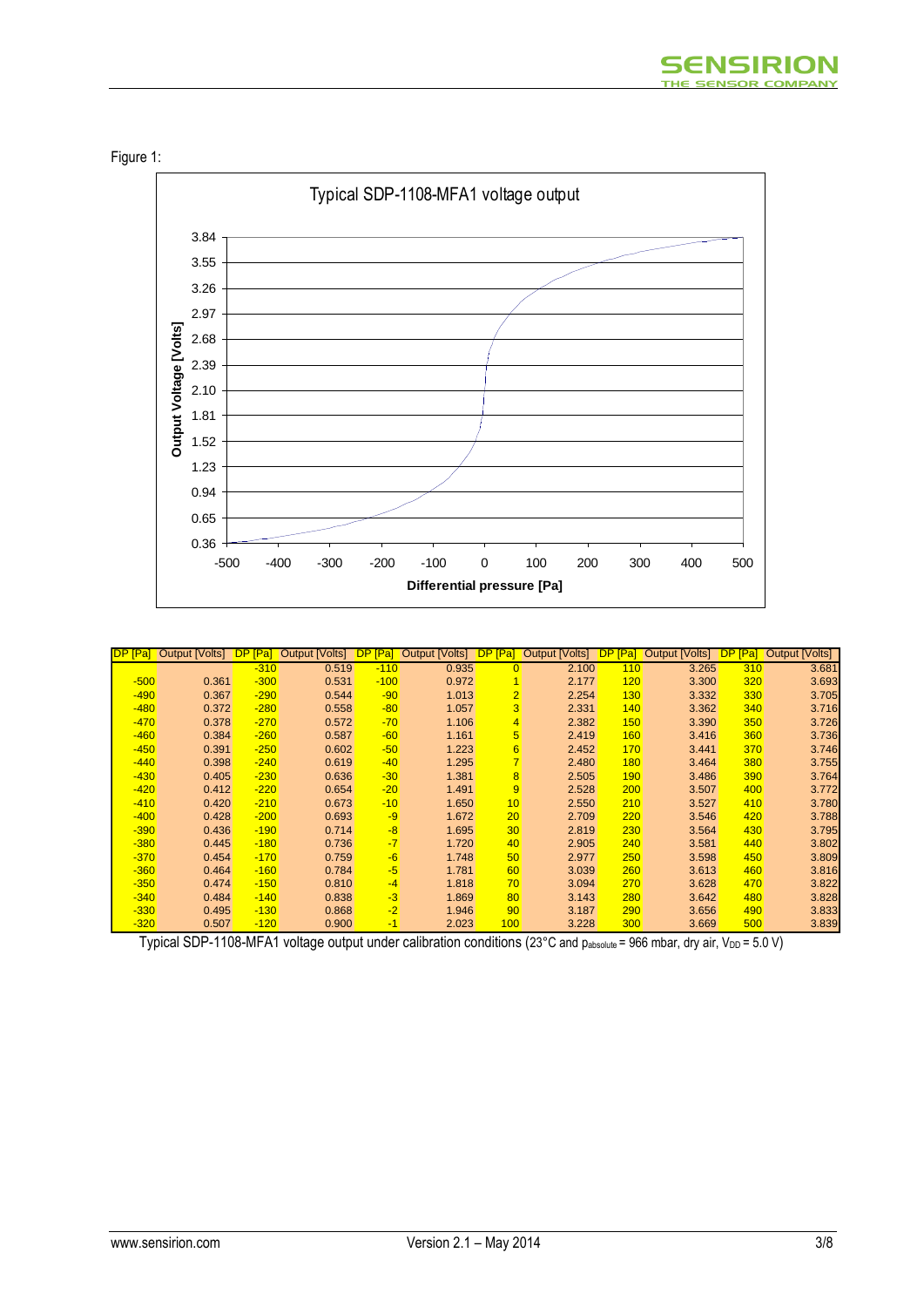| Media                                                |                                                                                                                                                            | Air, $N_2$ – for other gases contact Sensirion AG. |          |  |  |
|------------------------------------------------------|------------------------------------------------------------------------------------------------------------------------------------------------------------|----------------------------------------------------|----------|--|--|
| Operating conditions:<br>- Temperature<br>- Humidity | $-10$ °C $\ldots$ +60 °C / 14°F $\ldots$ 140 °F<br>non-condensing (0 to 99%RH)                                                                             |                                                    |          |  |  |
| Ambient storage conditions <sup>1</sup>              | -40 °C  +80 °C / -40°F  176 °F                                                                                                                             |                                                    |          |  |  |
| Position sensitivity                                 | below resolution                                                                                                                                           |                                                    |          |  |  |
| Proof pressure (short term)                          | 1 bar (14.5 PSI)                                                                                                                                           |                                                    |          |  |  |
| Burst pressure capability                            | 2 bar (29 PSI)                                                                                                                                             |                                                    |          |  |  |
| Weight                                               | 14 g                                                                                                                                                       |                                                    |          |  |  |
| Protection class                                     | IP 00                                                                                                                                                      |                                                    |          |  |  |
| Wetted materials                                     | Glass (silicon nitride, silicon oxide), Silicon, PPS (Polyphenylene Sulfide),<br>PEEK (Polyetheretherketone), FR4, Silicone as static sealing, Epoxy, Gold |                                                    |          |  |  |
|                                                      | EN 61000-4-2                                                                                                                                               | Air discharge (ESD)                                | $±$ 2 kV |  |  |
| Electromagnetic compatibility                        | EN 61000-4-3                                                                                                                                               | High frequency<br>electromagnetic radiation (HF)   | 3 V/m    |  |  |
|                                                      | EN 61000-4-4                                                                                                                                               | Fast transients (burst)                            | $±$ 4 kV |  |  |
| Lead free                                            | ROHS compatible                                                                                                                                            |                                                    |          |  |  |

#### Table 2: Additional sensor specifications.

**(1)** For maximum 2 weeks

#### **1.1 Temperature Compensation**

Not alike the SDP1000, the SDP1108-MFA1 does not compensate for density variations due to temperature. The SDP1108-MFA1 output correlates with mass flow when density changes (temperature and ambient pressure variations).

However the SDP1108-MFA1 sensors feature a sophisticated built-in temperature compensation circuit to compensate for artifacts. The temperature is measured on the CMOSens chip by means of a PTAT bandgap reference temperature sensor. Its data is fed into a compensation circuit which is also integrated on the CMOSens® sensor chip (MEMS 3rd generation). Therefore no temperature correction is needed.

### **1.2 Altitude Correction**

Not alike the SDP1000 output, the SDP1108-MFA1 output correlates with mass flow when density changes (temperature and ambient pressure variations). Therefore no altitude correction is needed.

#### **1.3 How do I measure volume flow?**

It is possible to measure volume flow in a bypass application with the SDP1108-MFA1. For additional details, please contact info@sensirion.com.

#### **1.4 Relative humidity correction**

The SDP1108-MFA1 is calibrated for dry air. Like any other mass flow sensors, the output of the SDP1108- MFA1 is affected by humidity, because humid air has a smaller density and viscosity, but a higher heat capacity.

The effective differential pressure equals the output of the transducer times a correction factor  $(C_{Factor})$ : Dpeffective = Dptransducer \* CF Correction Factor

The correction factor is described in the table below:

| <b>Relative Humidity</b> | ਾ= 20°C                      | T= 30°C                     | T= 40°C                     |
|--------------------------|------------------------------|-----------------------------|-----------------------------|
| $100\%$                  | $C_{\text{Factor}} = 0.988$  | $C_{\text{Factor}} = 0.978$ | $C_{\text{Factor}} = 0.962$ |
| 50%                      | ${\rm C_{Factor}}$ = $0.994$ | $C_{\text{Factor}} = 0.989$ | $C_{\text{Factor}} = 0.980$ |
| 10%                      | $C_{\text{Factor}} = 0.999$  | $C_{\text{Factor}}$ =0.998  | $C_{\text{Factor}} = 0.996$ |

For applications in bypass, Sensirion AG recommends to characterize the complete system for different relative humidity and temperature, as changing surrounding conditions also influence the ration main pass / bypass.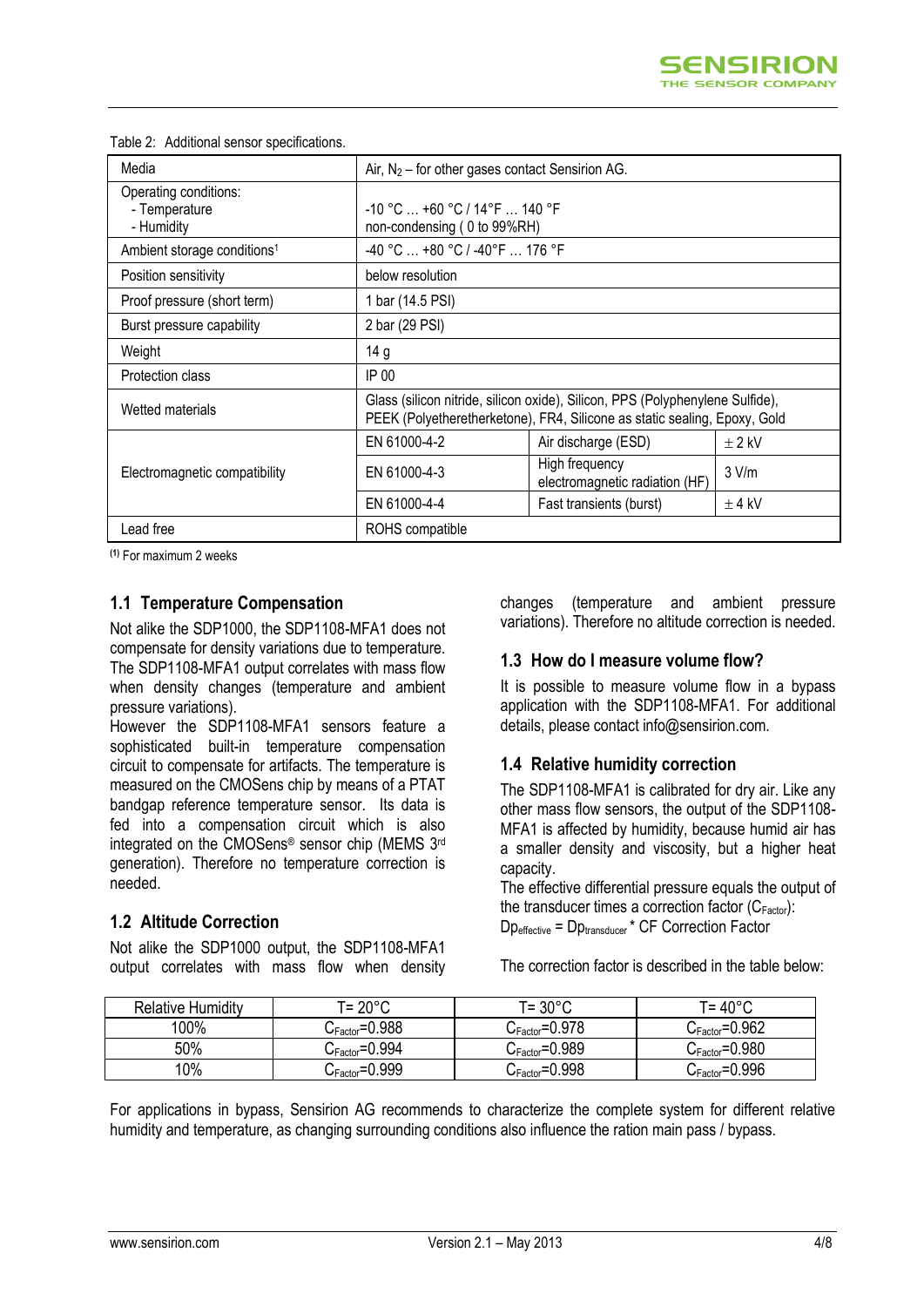

## **2 Electrical Specifications**

### **2.1 Power Supply**

The SDP1000 / SDP2000 differential pressure sensors require a stable voltage supply of 5 V. Influence of the supply voltage variation on the offset and the sensitivity are given in Table 4.

### **2.2 Voltage Output**

The resistive load at the output pin should be larger than 20 kOhm. The capacitive load at the output pin must not be larger than 200 pF. If the design shows a larger capacity at the output pin an additional resistor is required in series at the output (e.g. 620 Ohm). For additional information on ESD protection, please contact info@sensirion.com.

| <b>Parameter</b>                     | Conditions   | Min. | Typ. | Max.     | <b>Units</b> |
|--------------------------------------|--------------|------|------|----------|--------------|
| Power Supply Voltage V <sub>DD</sub> |              | 4.75 | 5.0  | 5.25     | <b>VDC</b>   |
| Operating Current                    | 5 V, no load |      | 5.5  |          | mA           |
| Output capacitive load Cload         |              |      | 20   | 200      | рF           |
| Recommended load R <sub>load</sub>   |              | 20   | 100  | $\infty$ | kΩ           |

Table 3: Electrical characteristics.

|  |  |  | Table 4: Power supply dependency of voltage output. |
|--|--|--|-----------------------------------------------------|
|--|--|--|-----------------------------------------------------|

| V_out = V_supply / 5V * V_normal |                                                                                    |
|----------------------------------|------------------------------------------------------------------------------------|
| V out                            | sensor voltage output with any supply voltage (in a range between 4.75 and 5.25 V) |
| V normal:                        | sensor voltage output with a supply voltage of 5V                                  |
| V_supply:                        | Supply voltage                                                                     |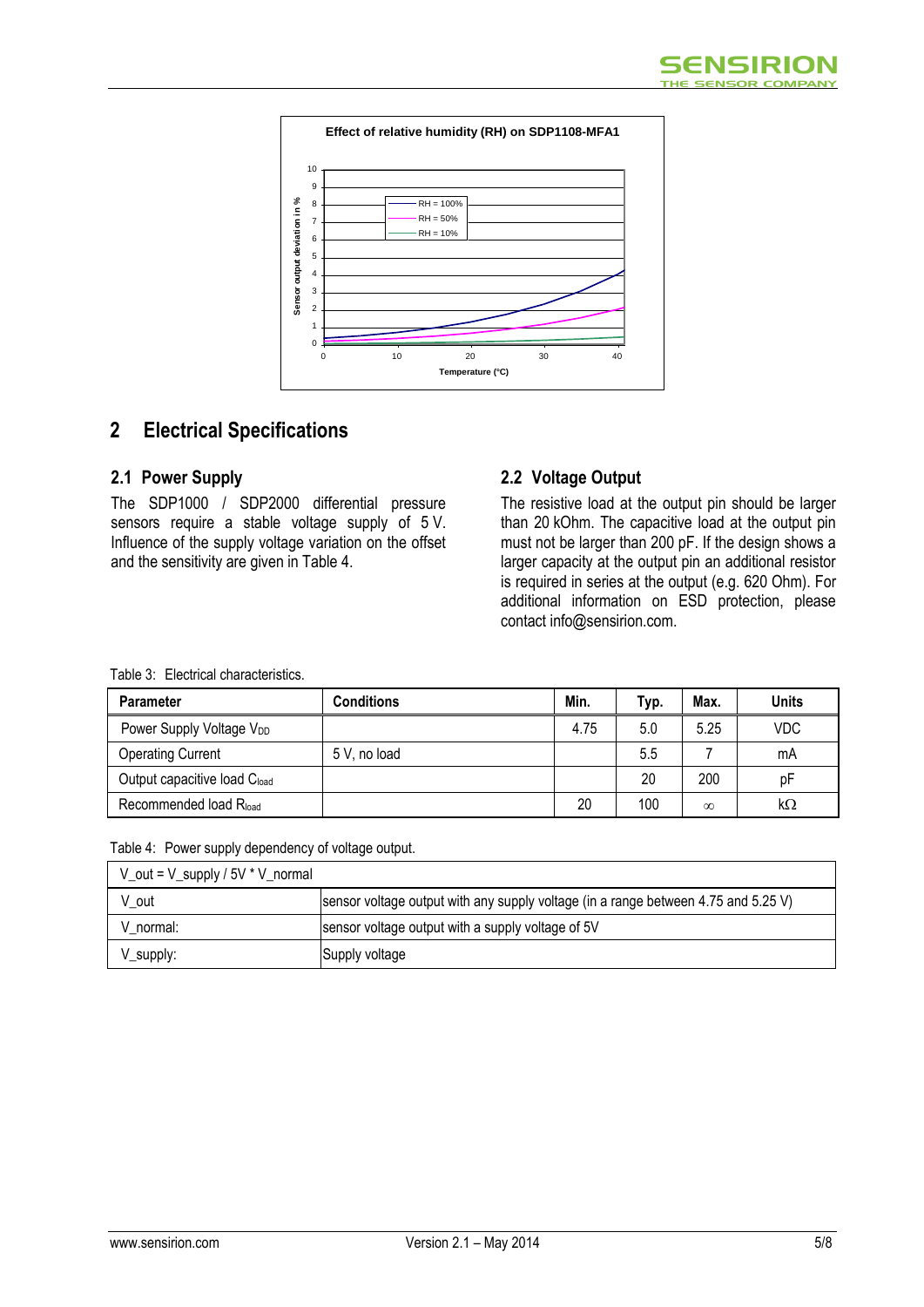## **3 Physical Dimensions and Mounting Information**

### **3.1 Housing**

The SDP1108-MFA1 transducer is mounted in chemically inert PPS housing. The rugged package has been designed to withstand overpressures of at least 1 bar (14.5 PSI). Burst pressure is > 2 bar (29 PSI)

The physical dimensions and mounting information is given in Figure 4 and 5. The SDP1108-MFA1 comes with a private label including Sensirion's product number for quality purposes. Sensirion's name does not appear on the label.



| Pin# | <b>Function</b> |
|------|-----------------|
|      | VDD (5 Vdc)     |
|      | Ground          |
|      | OUT (0.254 Vdc) |

Figure 4: Pin out and physical dimensions in mm (inch). The drawing is not to scale.

### **3.2 Soldering Instructions**

The SDP1108-MFA1 sensor can be wave soldered. Direct reflow soldering is not recommended since it may affect the accuracy.

If reflow soldering is required Sensirion recommends to use an SMD connector (e.g. type Samtec SSM-



| Dim. | [mm]  | [inch] | [min] |
|------|-------|--------|-------|
| A    | 3.00  | 0.118  | 118   |
| B    | 3.30  | 0.130  | 130   |
| С    | 1.20  | 0.047  | 47    |
| D    | 10.20 | 0.402  | 402   |
| Е    | 28.20 | 1.110  | 1110  |
| F    | 2.54  | 0.100  | 100   |
| G    | 0.60  | 0.024  | 24    |
| Н    | 0.50  | 0.020  | 20    |
|      | 22.70 | 0.894  | 894   |

Figure 5: SDP1108-MFA1 PCB footprint. The drawing is not to scale.

103-L-SV) and to mount the SDP1108-MFA1 after soldering.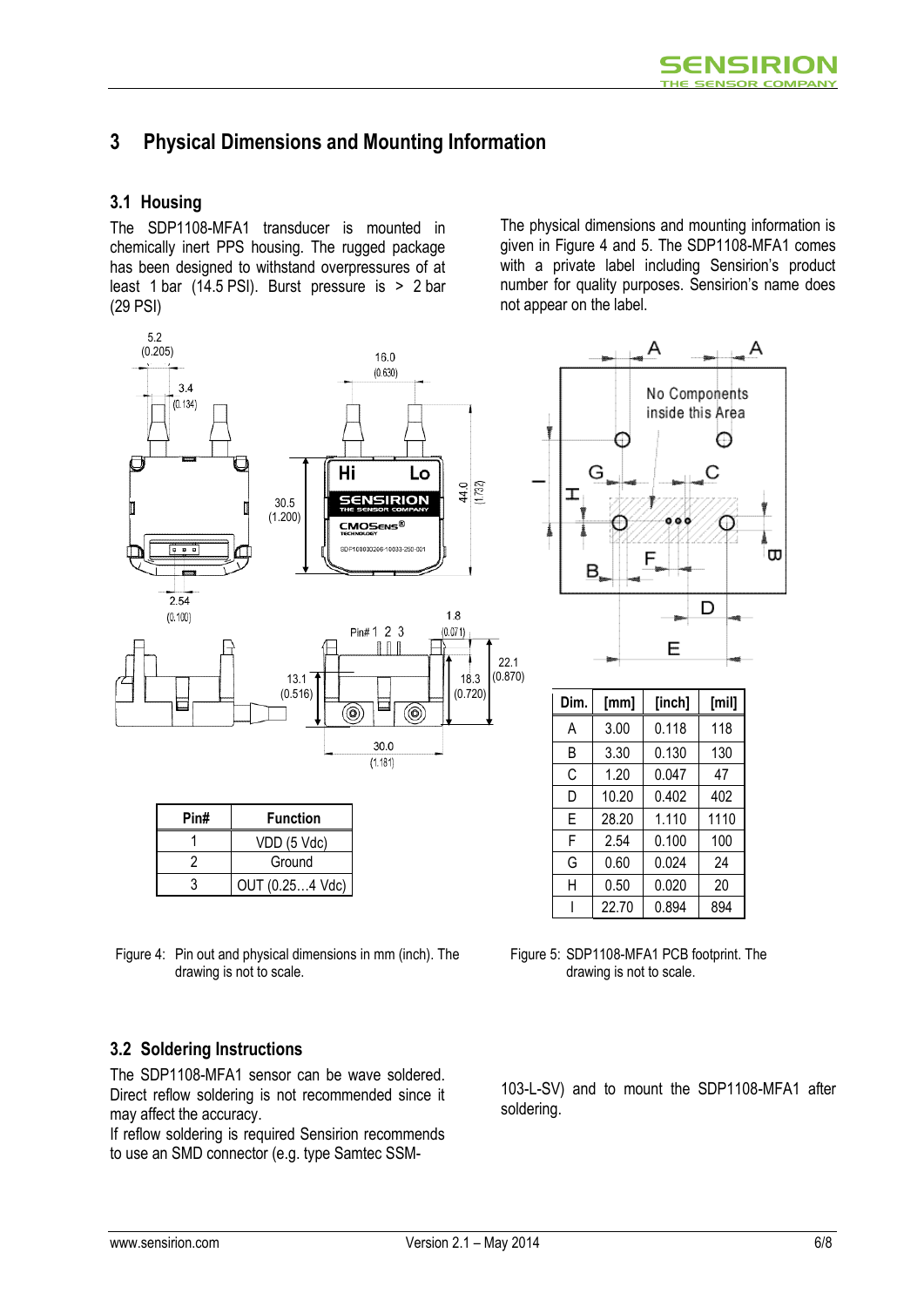## **4 Ordering Information**

When ordering please refer to the following part names and article numbers. For the latest product information and local distributor check out Sensirion's website on http://www.sensirion.com

| Part Name    | Article Number  |
|--------------|-----------------|
| SDP1108-MFA1 | 00333-03<br>- 1 |

## **5 Revision History**

| <b>Date</b>                 | <b>Revision</b>   | <b>Changes</b>                                                                  |
|-----------------------------|-------------------|---------------------------------------------------------------------------------|
| April 26th 2006             | 0.1 (Preliminary) |                                                                                 |
| May 8 <sup>th</sup> 2006    | 0.2 (Preliminary) | Added influence of humidity                                                     |
| May 15th 2006               | 0.3 (Preliminary) | Added specs in mln/min for reference                                            |
| June 21st 2006              | 0.4 (Preliminary) | Private labels, improved definition of accuracy, null offset and shift, voltage |
|                             |                   | dependency                                                                      |
| July 5th 2006               | 0.5 (Preliminary) | Accuracy in voltage, revised data for clarification                             |
| July 24th 2006              | 0.6 (Preliminary) | Figure 1, Table "Typical SDP-1108-MFA1 voltage output" corrected values         |
|                             |                   | for 0 to 100 Pa.                                                                |
| August 2 <sup>nd</sup> 2006 | 0.7 (Preliminary) | Added influence of humidity at 10%Rh and recommendation to characterize         |
|                             |                   | complete system.                                                                |
| August 3rd 2006             | 0.8 (Preliminary) | Added definition of full scale and chart for 10% Rh                             |
| August 10th 2006            | 1.0               | Version renamed on request from Michael Kane                                    |
| May 10th 2007               | 1.1               | Update Table 4 (power supply dependence)                                        |
| May 2014                    | 2                 | Updated Product Number and last page.                                           |
| May 2014                    | 2.1               | Minor updates                                                                   |